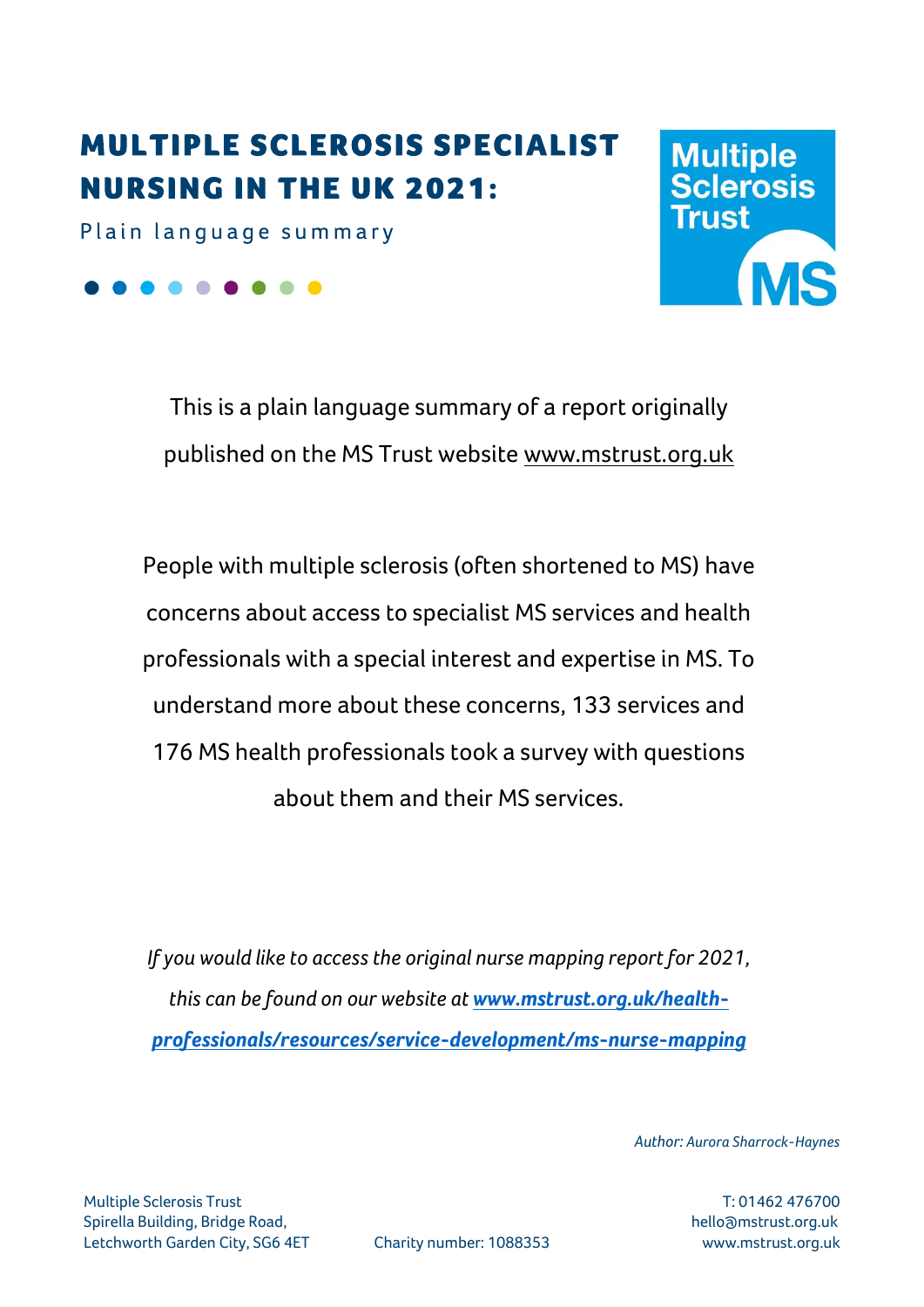

# Plain language executive summary

- We found that there are 360 specialist MS nurses working across the UK. When we factor in the hours each individual works, this is equal to 298 nurses working full time - the **whole time equivalent** (WTE).
- We asked MS nurses to tell us about how many people they are responsible for looking after, known as their caseload. We know that a typical MS nurse can provide safe, high-quality care with 315 people on their books, we call this the **sustainable caseload figure**.
- On average, an MS nurse's caseload is 472 people with MS, this is higher than in the 2018 survey and much higher than the sustainable caseload figure.
- Around 8 in 10 people with MS live in areas where caseloads are higher than the sustainable number. In 2018, this was around 7 in 10.
- For every MS nurse in the UK to have a sustainable caseload we would need an extra 149 MS nurses working full time.
- When MS nurses have unsustainable caseloads, it becomes harder to provide safe, high-quality care to people with MS. For example, we know that seeing people who have become suddenly unwell as soon as possible can help stop them needing to go into hospital, but when caseloads are high this becomes much more difficult. There may be no free appointments or there may be multiple unwell people who all need seeing but not enough time in the day to see them all. This puts MS nurses in an impossible position, makes it difficult to intervene early and makes it harder for people with MS to receive the best possible care.
- People with advanced MS can find it particularly difficult to access clinic appointments, and they often find it easier to be seen on the ward or at home. Unfortunately, 1 in 10 teams are unable to offer both ward visits and home visits and 1 in 3 teams can only offer one of these. This can exclude people with the most advanced forms of MS from accessing face to face care.
- Around 1 in 5 MS nurse teams have no administrative support. Providing this support can help MS nurses use their time more effectively to help people with MS.
- Only 4 in 10 MS specialist nurse teams have an upto-date database that covers all their patients.
- Most MS nurse teams (96%) had returned to providing face to face outpatient appointments by August 2021. All teams were providing telephone appointments.
- Workforce planning is going to be an important issue facing MS nurse teams in the future as a third of MS specialist nurses are thinking about retiring in the next 5 years. This is an important consideration due to the training and experience MS nurses have, which is not easily replaced.
- The MS Trust is a leading provider of MS specialist education, helping to keep health professionals informed and up to date.
- We are the only MS charity working directly with NHS sites to help fund and recruit MS specialist nurses and advanced MS champions (*see p5-6*) in the areas that need them most.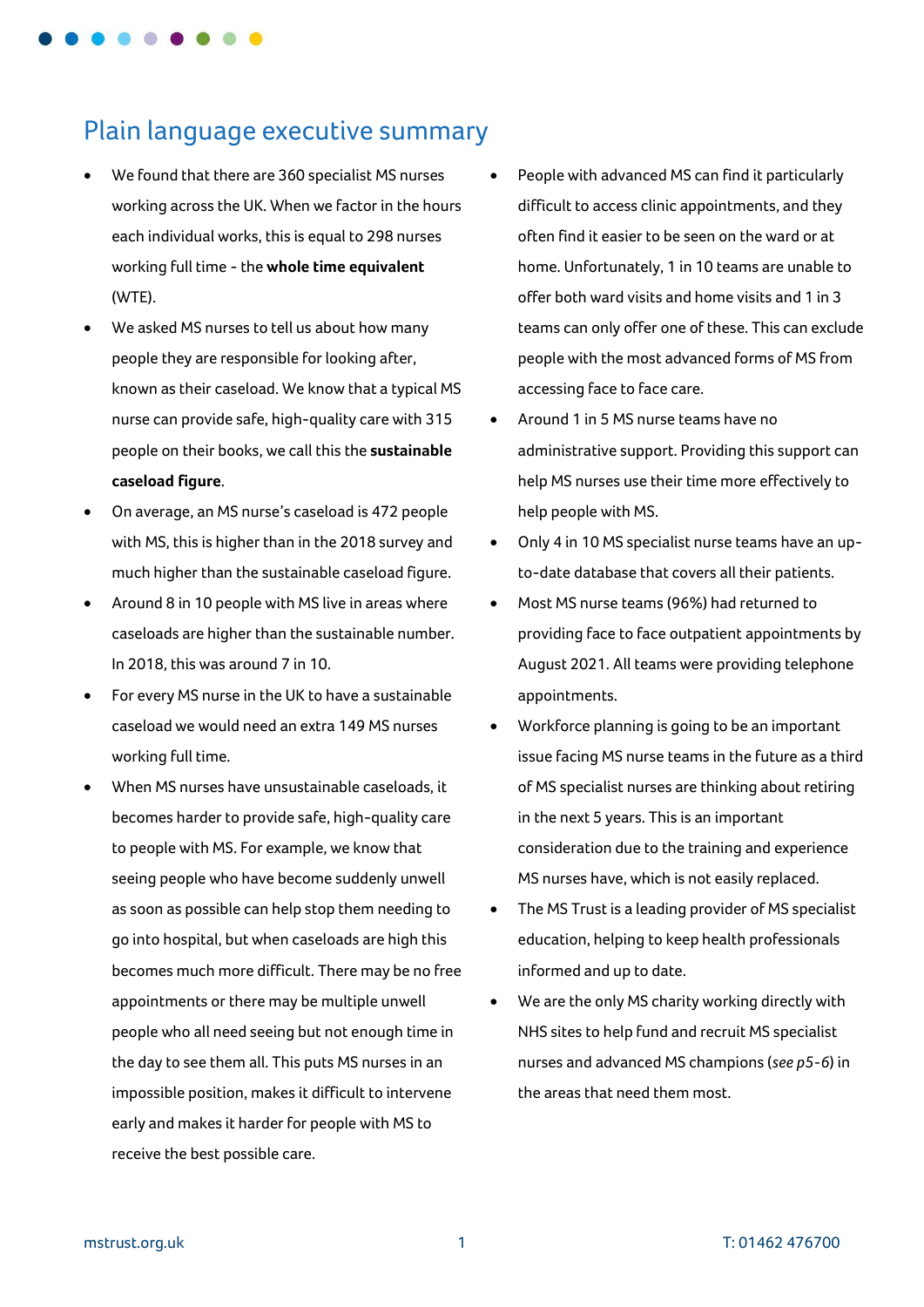Plain language summary - multiple sclerosis specialist nursing in the UK 2021: results from the MS Trust nurse mapping survey

# **What is the aim of the nurse mapping survey?**

The MS Trust surveys multiple sclerosis (MS) nurses every two years to investigate MS specialist nurse services across the UK. When the first report was published in 2014, we knew that MS nurses were a vital part of the teams supporting people with MS but there was little evidence to back this up. The MS Trust wanted to change this and launched the Generating Evidence in MS Services (GEMSS) project to investigate the role of MS nurses, where they worked and what their caseloads looked like. This year's survey was due to take place in 2020 but was delayed due to Covid-19.

# **Key messages**

- 8 in 10 people with MS live in areas with unsustainable caseloads.
- MS nurse caseloads are growing faster than the number of MS nurses. Most MS nurses in the UK are working with unsustainable caseloads. This makes it harder to provide safe, highquality care to people with MS.
- People with the most advanced forms of MS may be the least likely to receive specialist MS care. They can be excluded from face-to-face care when teams are unable to provide ward or home visits and they are the first group to be lost from unsustainable caseloads.
- For every MS nurse in the UK to have a sustainable caseload we would need 1.5 times the current MS nurse workforce, equivalent to an extra 149 MS nurses working full time.

# **What did we do?**

Surveys were emailed to health professionals on the MS Trust database and included in our health professionals' newsletter, containing questions about the number of people with MS on their caseload, what appointments they were able to offer, and what administrative support they had available. We also included a separate questionnaire for individual nurses about their training and if they had any plans to retire. We had responses from 133 MS nurse teams and 176 individual responses to the second questionnaire. The data was collected and analysed to produce the nurse mapping report.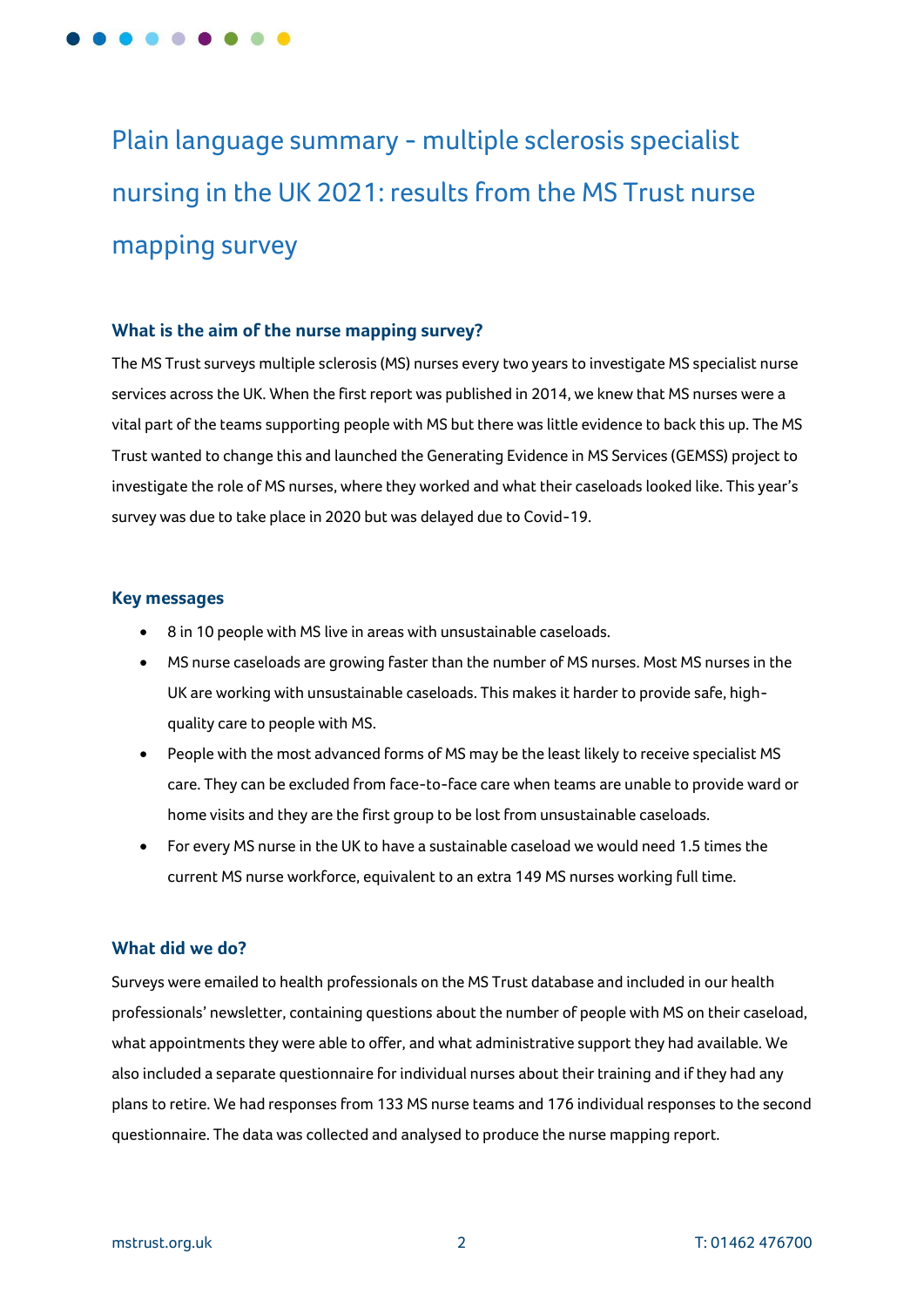

#### **What did we find?**

We found that there are 360 specialist MS nurses working across the UK. When we factor in the hours each individual works, this is equal to 298 nurses working full time - the **whole time equivalent (WTE)**. This is more than in 2018 when there were 250 WTE MS nurses.

However, there has also been a large increase in the number of people MS nurses have on their books – their caseload. We know that a typical MS nurse can provide safe, high-quality care with 315 people on their books (we call this the **sustainable caseload figure**) but on average, an MS nurse's caseload is 472 people with MS. This is even higher than the 2018 average caseload of 391.

The recommended, sustainable caseload figure is **315** people with MS per WTE MS nurse.

This figure assumes that an MS nurse's workload:

- Covers a mixture of urban and rural areas.
- Supports people with MS from diagnosis to the end of their life.
- Has administrative support of 0.6 WTE per nurse (ie. equivalent to 3 days admin support per fulltime MS nurse).

When this is not the case, the sustainable caseload figure should be reduced as this usually makes a caseload more complex.

Each MS specialist nurse team provided their team caseload and the number of MS nurses working within the team. As part of our analysis, we calculated the number of WTE MS nurses per team and the average caseload per WTE nurse for each team. We then allocated a traffic light rating of red, amber, or green for the team (**RAG**):

**RED:** Average caseload per WTE is more than twice the sustainable caseload (ie >630 per WTE) **AMBER:** Average caseload per WTE is > than 315 and less than or equal to 630 **GREEN:** Average caseload per WTE is 315 or less

Using the RAG rating we can see that 8 in 10 people in the UK live in red or amber areas where nurses' caseloads are higher than the sustainable caseload figure, which has increased from 7 in 10 in 2018. This varies throughout the UK: All people with MS in Northern Ireland live in areas where caseloads exceed the sustainable figure, with more than 8 in 10 people living in a red area. While people in England are the most likely to live in a green area, this is still only the case for less than 1 in 4 people.

Despite having more MS nurses, caseloads are growing faster than the number of nurses, causing increasingly unsustainable workloads. Where this is the case MS nurses will be unable to meet the needs of everyone on their caseloads. Where caseloads are significantly higher than 315, nurses may be unable to provide any care to some of the people on their caseloads – this is most likely to affect people with advanced MS.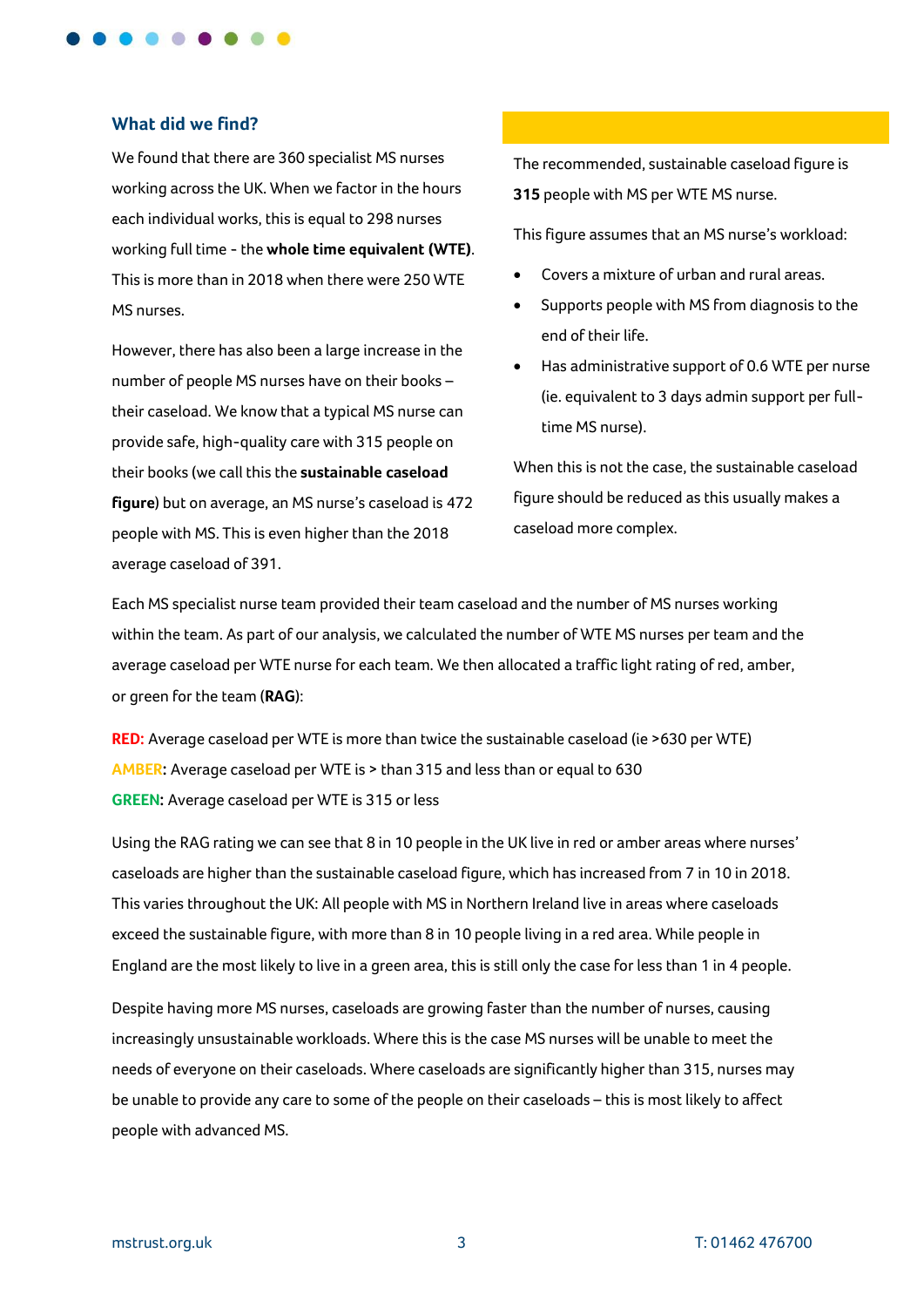

For every MS nurse in the UK to have a sustainable caseload we would need 1.5 times the current MS nurse workforce, equivalent to an extra 149 MS nurses working full time.

# **Other findings**

#### **Administrative support**

For things like letters and referrals to be typed up and sent out promptly, MS nurses require administrative support. This support can also help with managing appointments and other phone calls that come into the team. The recommended amount of support is 0.6 WTE per WTE MS nurse, however less than 1 in 5 teams has this level of support available. This means that MS nurses have less time available to see people with MS while they manage these administrative tasks.

#### **Types of appointments**

During the pandemic many teams moved towards providing telephone or virtual appointments instead of face-to-face outpatient appointments. By August 2021, more than 9 in 10 teams had returned to offering outpatient appointments and all teams were offering telephone appointments.

We also asked about other types of appointments such as ward visits or home visits, as these are particularly important for people with advanced MS who can find it difficult to access clinic appointments. Unfortunately, 1 in 10 teams are unable to offer both ward visits and home visits and 1 in 3 teams can only offer either ward visits or home visits. This can exclude people with the most advanced forms of MS from accessing face to face care.

#### **Availability of other services**

MS nurses reported that speech and language services and continence services were the most likely to have good availability in the area they were working in, and this is similar to what we found in 2016. Other services had a more mixed picture with good availability in some areas and patchy or poor availability in others. Access to psychological services and respite services were particularly poor with only 2 in 10 nurses reporting good access to psychology and less than 1 in 10 for good access to respite care.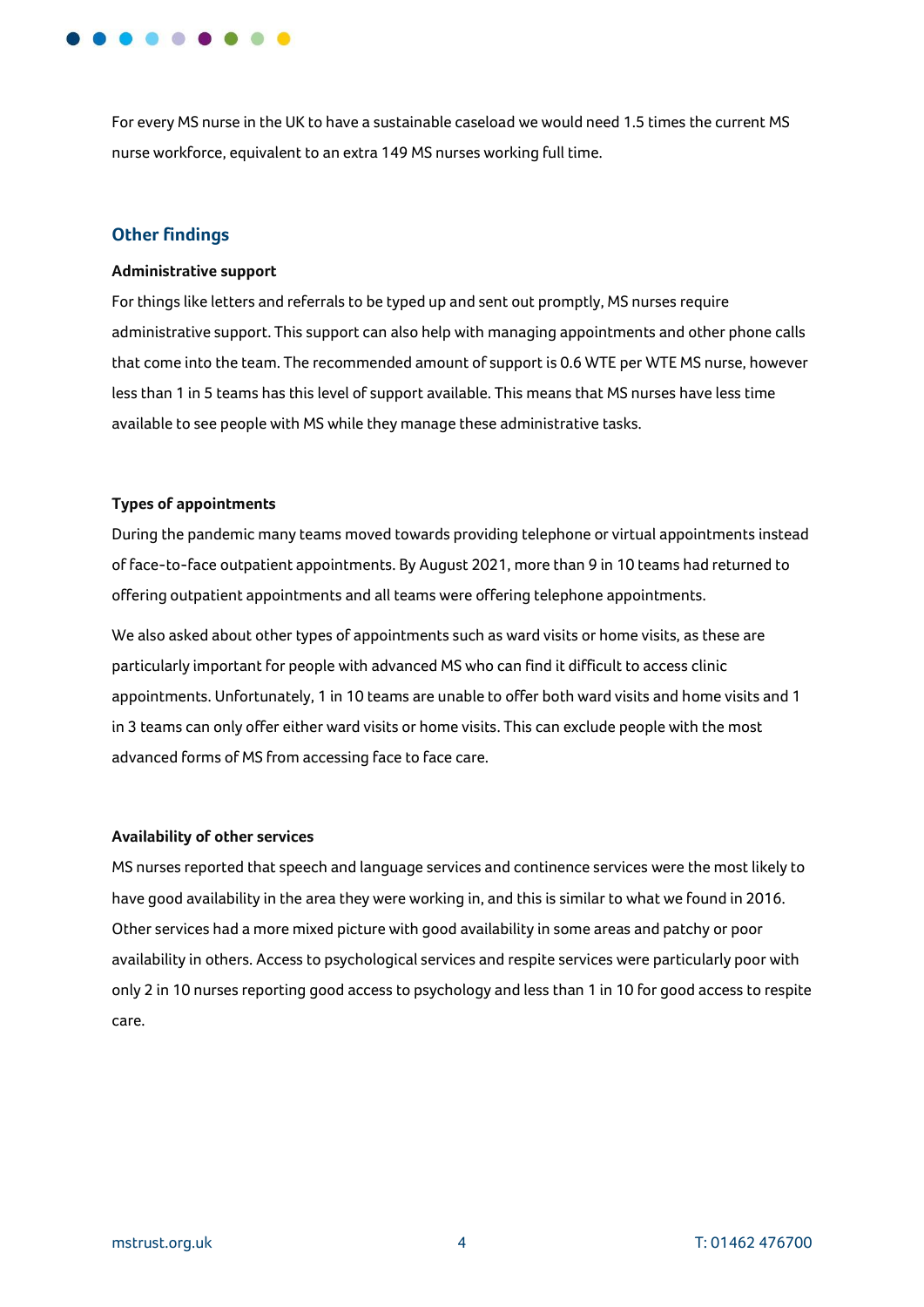# **Key findings from the individual survey**

- Around 1 in 4 MS nurses are qualified as (or in training to become) non-medical prescribers. This means that they can prescribe medicines such as high-dose steroids to manage relapses. Less than half of non-medical prescribers prescribe disease modifying drugs (DMDs).
- Around 4 in 10 MS nurses were redeployed during the pandemic. On average they were away from MS services for 11 weeks. This made accessing MS services more difficult for people with MS. Due to the backlog in MS services it has been strongly recommended that MS nurses are not redeployed in the future.
- High numbers of nurses are considering leaving MS services in the next 5 years. 1 in 3 MS nurses are planning to retire in the next 5 years and 1 in 5 MS nurses are either considering or actively seeking roles outside of MS. This means workforce planning will be an important consideration due to the training and experience MS nurses have, which is not easily replaced.

#### **What is the MS Trust doing?**

As we can see from this report, there is a lot that needs to be done to make sure that everyone with MS is able to access the high-quality care they need and deserve. The MS Trust is working hard to ensure that no one has to manage MS alone. These are some of the things we are doing to support health professionals and people with MS:

#### **Specialist nurse programme**

The MS Trust Specialist Nurse Programme funds MS nurse posts, provides training and supports MS teams in improving their services. To date, we have funded eight nurse posts, with two more expected to start before July 2022. This programme uses information from the survey to target sites with the greatest need, ie those with the highest caseloads per whole time equivalent MS specialist nurse.

The MS Trust is the only MS charity working directly with NHS sites to help fund and recruit MS specialist nurses and advanced MS champions in the areas that need them most.

#### **Advanced MS champions pilot**

We know that people with advanced MS can often find it difficult to access the support they need, and their needs may be different from other people with MS. The MS Trust established a pilot programme to fund six advanced MS champion roles across the UK which were filled by MS nurses and therapists.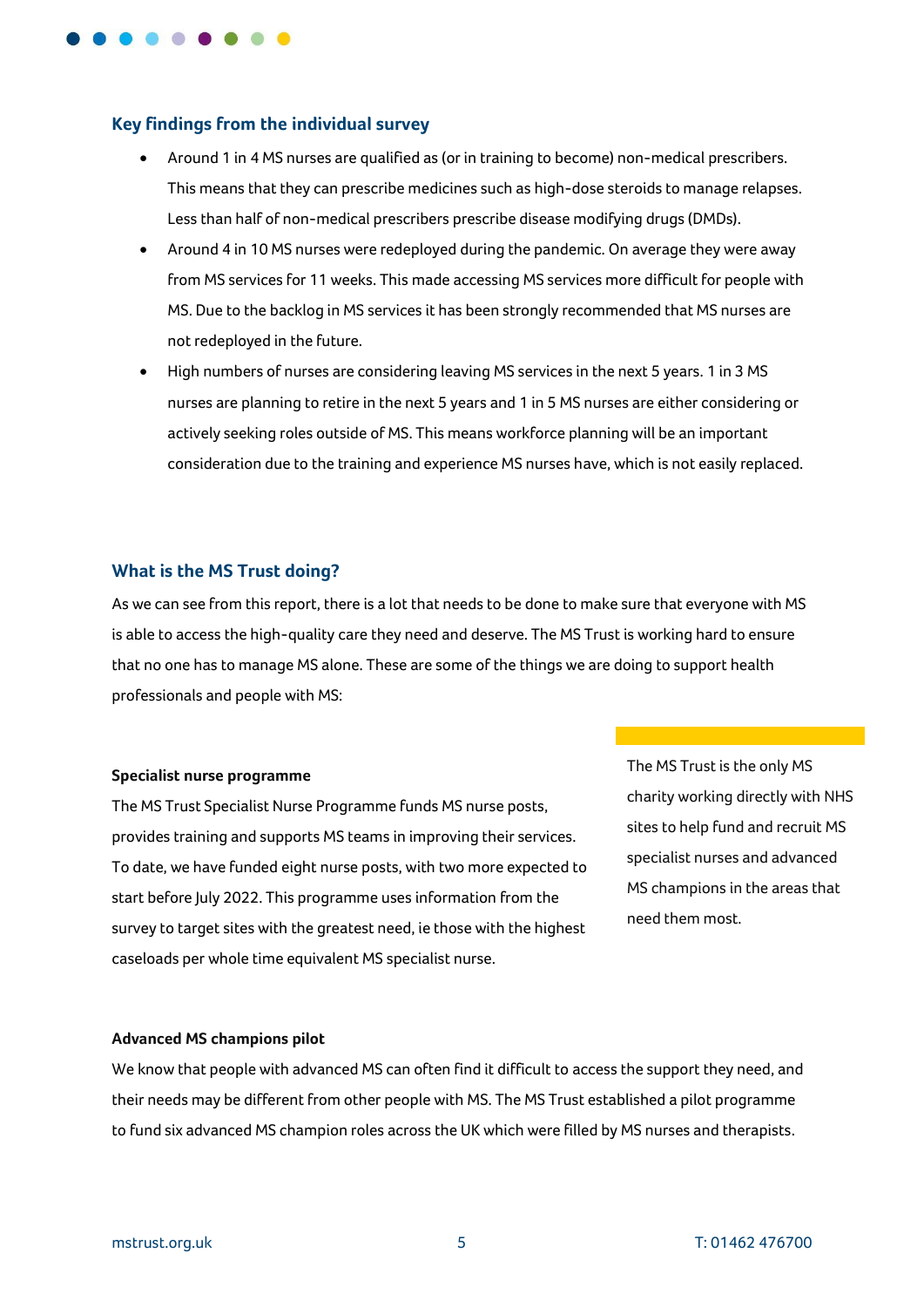

We are publishing a report on this in 2022, but early findings suggest that the advanced MS champion roles not only improve outcomes and quality of life for people with advanced MS and their families, but they also help the NHS save money by preventing unscheduled or emergency admissions to hospital.

#### **Business case support**

The MS Trust is always keen to support MS teams in developing their services and writing business cases. We have a list of online resources that we have developed to help MS teams with this.

#### **What is an Advanced MS Champion?**

An Advanced MS Champion is an MS professional (a specialist nurse or therapist) who focuses on caring for people with advanced MS. They aim to support people with MS to live as independently as possible and to help improve their quality of life.

Some of the ways they provide this support include:

- Co-ordinating their care across different services and specialities.
- Working across boundaries within the NHS and social care to provide joined up care.
- Providing proactive, specialist and individualised care for people with advanced MS, helping them understand their condition, manage symptoms, and identify problems.

#### **MS specialist nurse competencies**

The MS Trust works with the UK MS Specialist Nurse Association (UKMSSNA) to write and

publish a set of MS specialist nurse competencies – these are the essential skills and knowledge needed to work as an MS specialist nurse. These are expected to be published during the first half of 2022.

The MS Trust has also worked with the Therapists in MS group (TiMS) to facilitate publication of a set of allied health professional competencies.

## **MS Trust annual conference**

Training, networking, and keeping up to date is vital in such a fast-moving speciality. The MS Trust is the leading provider of MS specialist education and has continued to deliver the Annual Conference every year, even during the worst period of the pandemic. We have approximately 300 delegates attending each year and funding is made available to most delegates through MS Trust bursaries.

#### **Study days**

The MS Trust holds at least one virtual study day each year. These are offered free of charge to health professionals and cover a wide range of topics, most recently: Mental health and Palliative care in MS.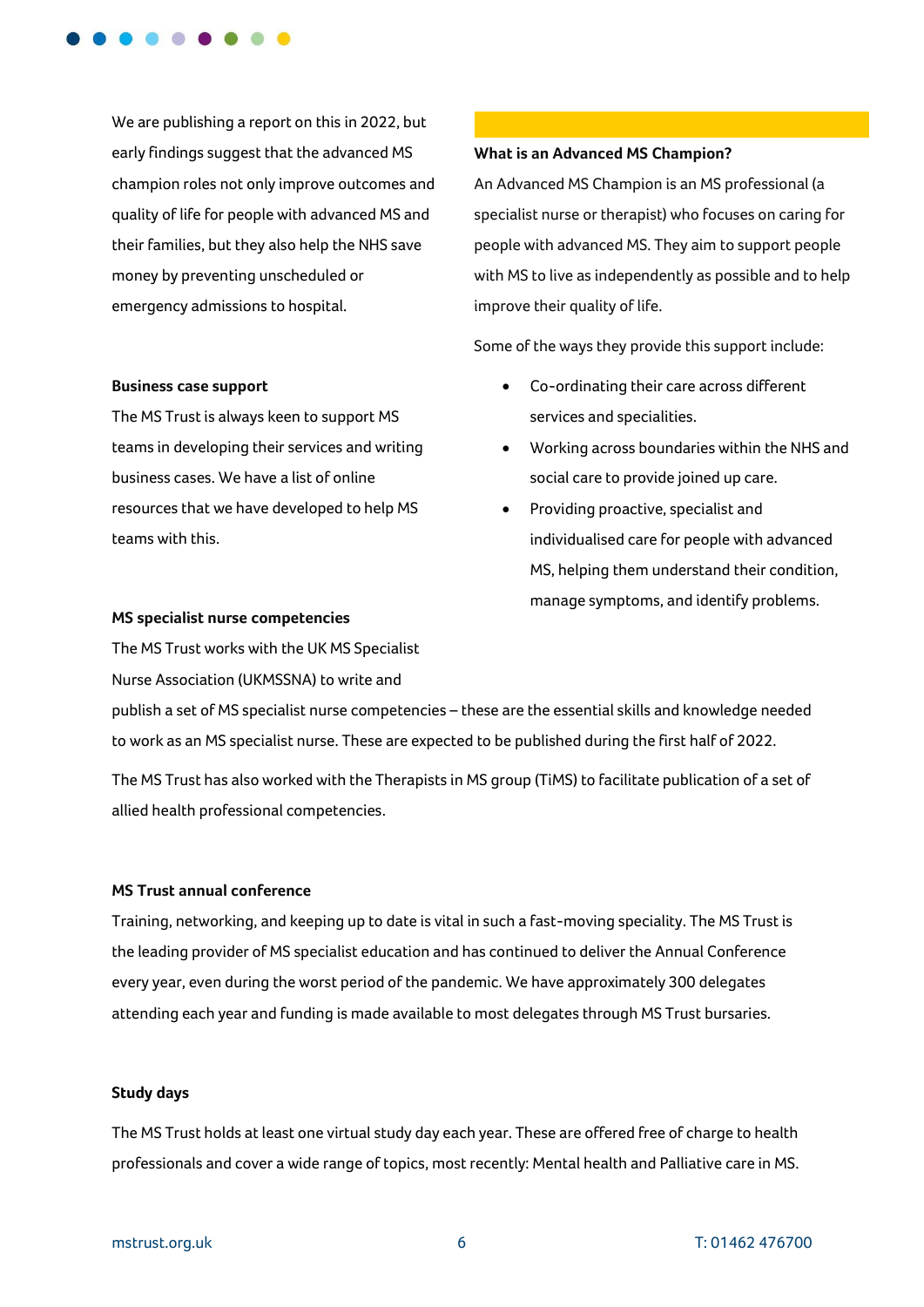

#### **Foundation module**

The MS Trust Foundation in MS Care module is a week-long, residential course for all new in post MS specialists, giving them the knowledge and expertise to move from novice towards confident specialist. The module is highly regarded, and we are always oversubscribed.

The course is accredited by Birmingham City University for students who choose to go on and do the assignment, giving them 20 credits at either Level 6 or 7.

The MS Trust funds between 15-18 places on each course for MS specialist nurses and therapists.

# **Enquiry team support**

The Information and Enquiry team produce a great deal of information, which is used by people living with MS as well as health professionals. This includes booklets that can be ordered or downloaded from the website, free of charge, as well as constantly updated and comprehensive information across the website.

The enquiry team answer queries directly from people living with MS, either by telephone or email, and have continued to do so throughout the pandemic, at a time when MS services were struggling to maintain staffing levels.

The map 'MS services near me' is available for health professionals and people living with MS alike to find their local MS teams and to understand how they can access care provided by those teams. The map is updated whenever new information is forwarded by MS teams, and all data within the map is reviewed and updated every 2 years as part of the MS nurse mapping survey.